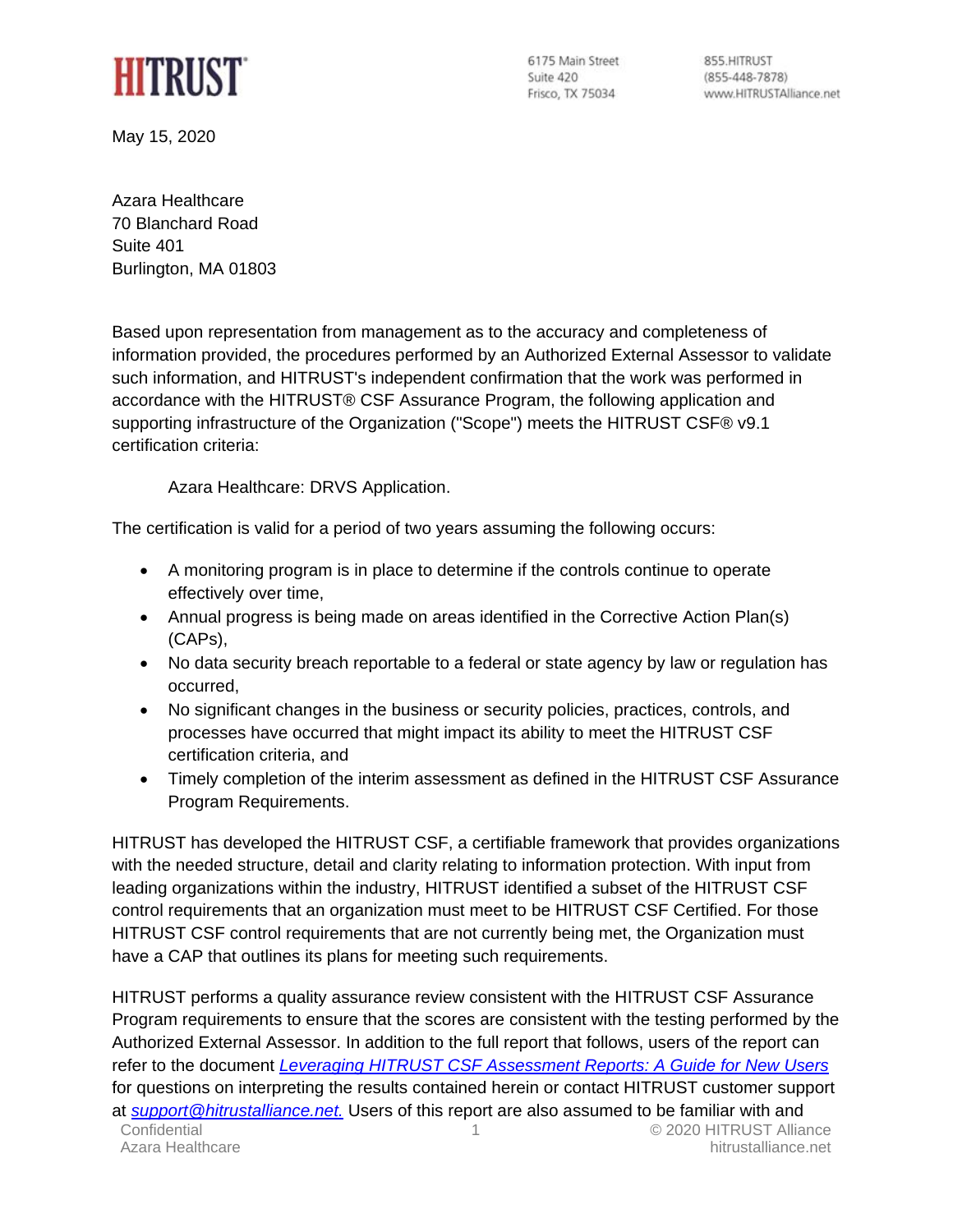

6175 Main Street Suite 420<br>Frisco, TX 75034

855.HITRUST  $(855 - 448 - 7878)$ www.HITRUSTAlliance.net

understand the services provided by the Organization listed above, and what specific services are being used by the user organization.

A full copy of the HITRUST CSF Certification Report has also been issued to the organization listed above; if interested in obtaining a copy of the full report, you will need to contact the organization directly. Additional information on the HITRUST CSF Certification program can be found at the HITRUST website at *[https://hitrustalliance.net.](https://hitrustalliance.net/)*

W8T

**HITRUST** 

Enclosures (2): Assessment Context, Scope of Systems in the Assessment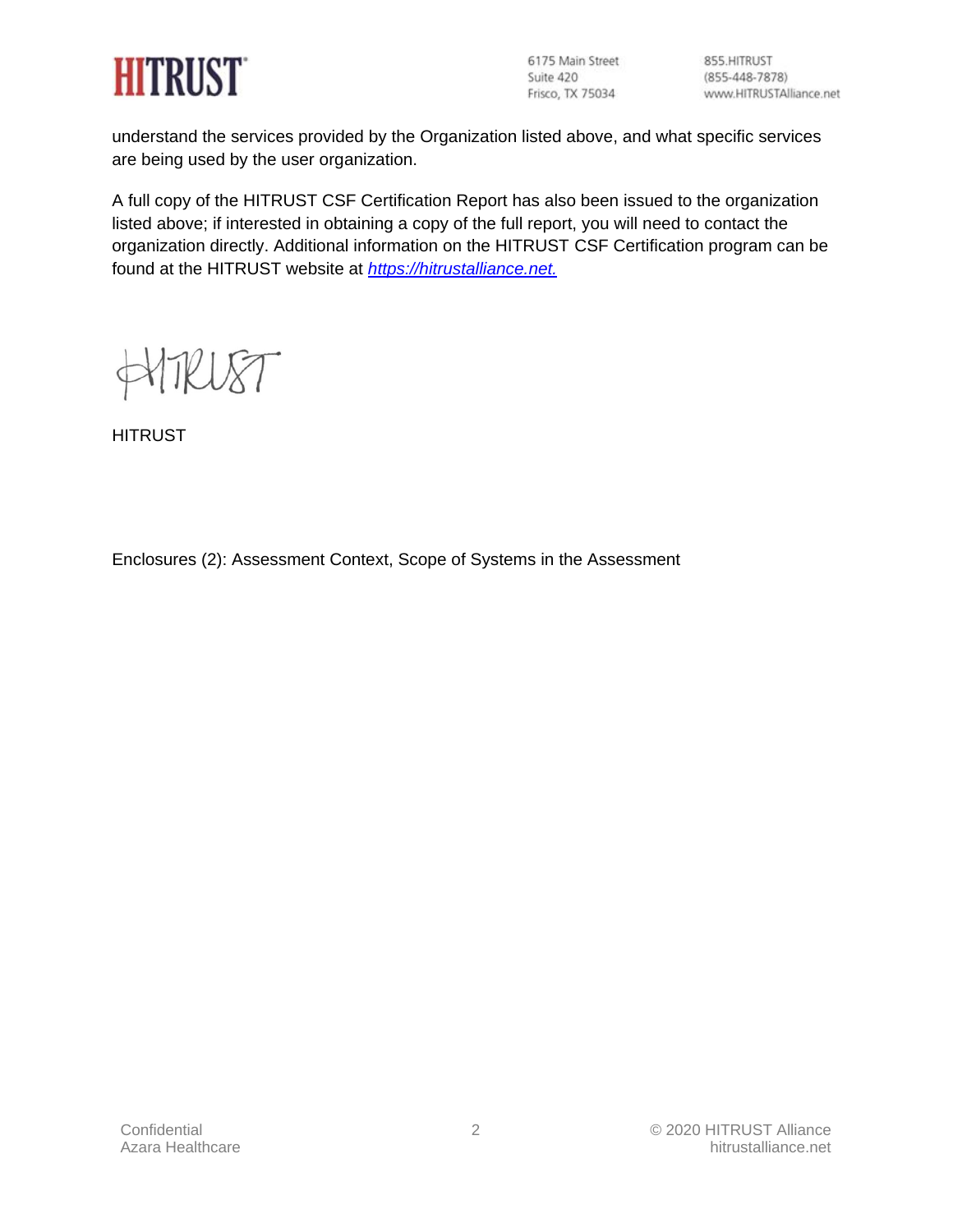| <b>HITRUST</b> |  |  |
|----------------|--|--|
|                |  |  |

6175 Main Street Suite 420 Frisco, TX 75034

855.HITRUST  $(855 - 448 - 7878)$ www.HITRUSTAlliance.net

## **Assessment Context**

| <b>Prepared for</b>                                                              | Azara Healthcare                                                                       |                                   |  |  |  |
|----------------------------------------------------------------------------------|----------------------------------------------------------------------------------------|-----------------------------------|--|--|--|
|                                                                                  | 70 Blanchard Road                                                                      |                                   |  |  |  |
|                                                                                  | Suite 401                                                                              |                                   |  |  |  |
|                                                                                  | Burlington, MA 01803                                                                   |                                   |  |  |  |
| <b>Contact</b>                                                                   | <b>Patrick Crowley</b>                                                                 |                                   |  |  |  |
|                                                                                  | VP of Engineering                                                                      |                                   |  |  |  |
|                                                                                  | patrick.crowley@azarahealthcare.com                                                    |                                   |  |  |  |
| <b>Assessment Option</b>                                                         | <b>HITRUST CSF Security Assessment</b>                                                 |                                   |  |  |  |
| <b>Company Background</b>                                                        | Azara Healthcare is a leading provider of data-driven reporting and analytics for the  |                                   |  |  |  |
|                                                                                  | Community Health marketplace. Azara solutions empower Community Health Centers,        |                                   |  |  |  |
|                                                                                  | Primary Care Associations and Health Center Controlled Networks to improve the quality |                                   |  |  |  |
|                                                                                  | and efficiency of care delivery through actionable data.                               |                                   |  |  |  |
| <b>Number of Employees</b>                                                       | 65                                                                                     |                                   |  |  |  |
| <b>Geographic Scope of Operations</b>                                            | Multi-State                                                                            |                                   |  |  |  |
| <b>Considered</b>                                                                |                                                                                        |                                   |  |  |  |
| <b>Organizational Risk Factors</b>                                               |                                                                                        |                                   |  |  |  |
| Number of Records that are currently held                                        |                                                                                        | Between 10 and 60 Million Records |  |  |  |
| <b>Systematic Risk Factors</b>                                                   |                                                                                        |                                   |  |  |  |
| Is the system(s) accessible from the Internet?                                   |                                                                                        | Yes                               |  |  |  |
| Is the scoped system(s) (on-premise or cloud-based) accessible by third-party    |                                                                                        | Yes                               |  |  |  |
| personnel (e.g., business partners, vendors, cloud providers)?                   |                                                                                        |                                   |  |  |  |
| Does the system(s) transmit or receive data with a third party/business partner? | Yes                                                                                    |                                   |  |  |  |
| Is the system(s) accessible from a public location?                              |                                                                                        | <b>No</b>                         |  |  |  |
| Number of interfaces to other systems                                            | Fewer than 25                                                                          |                                   |  |  |  |
| Number of users of the system(s)                                                 | 500 to 5,500                                                                           |                                   |  |  |  |
| Number of transactions per day                                                   | Fewer than 6,750                                                                       |                                   |  |  |  |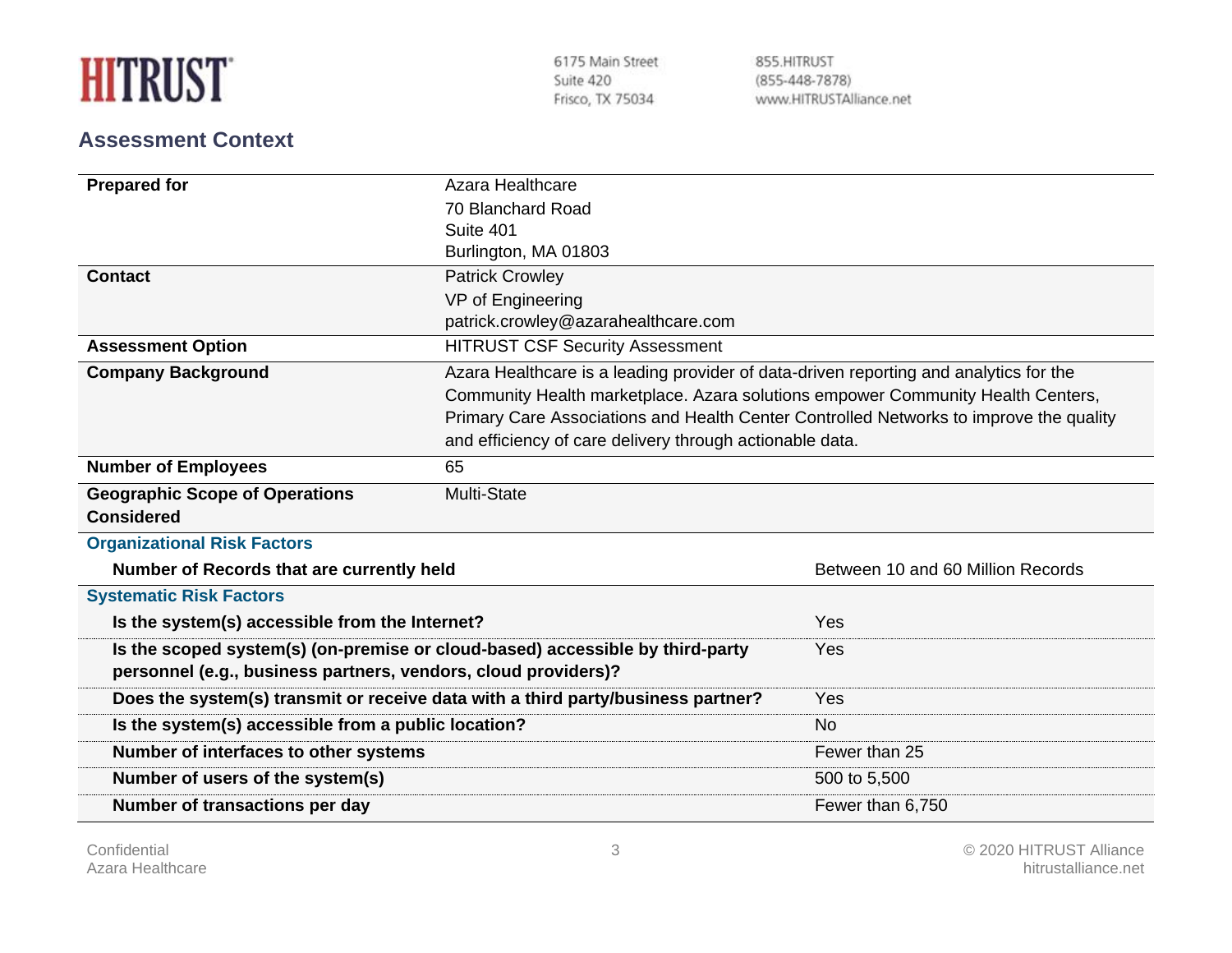

### **Regulatory Risk Factors**

None selected

855.HITRUST  $(855-448-7878)$ www.HITRUSTAlliance.net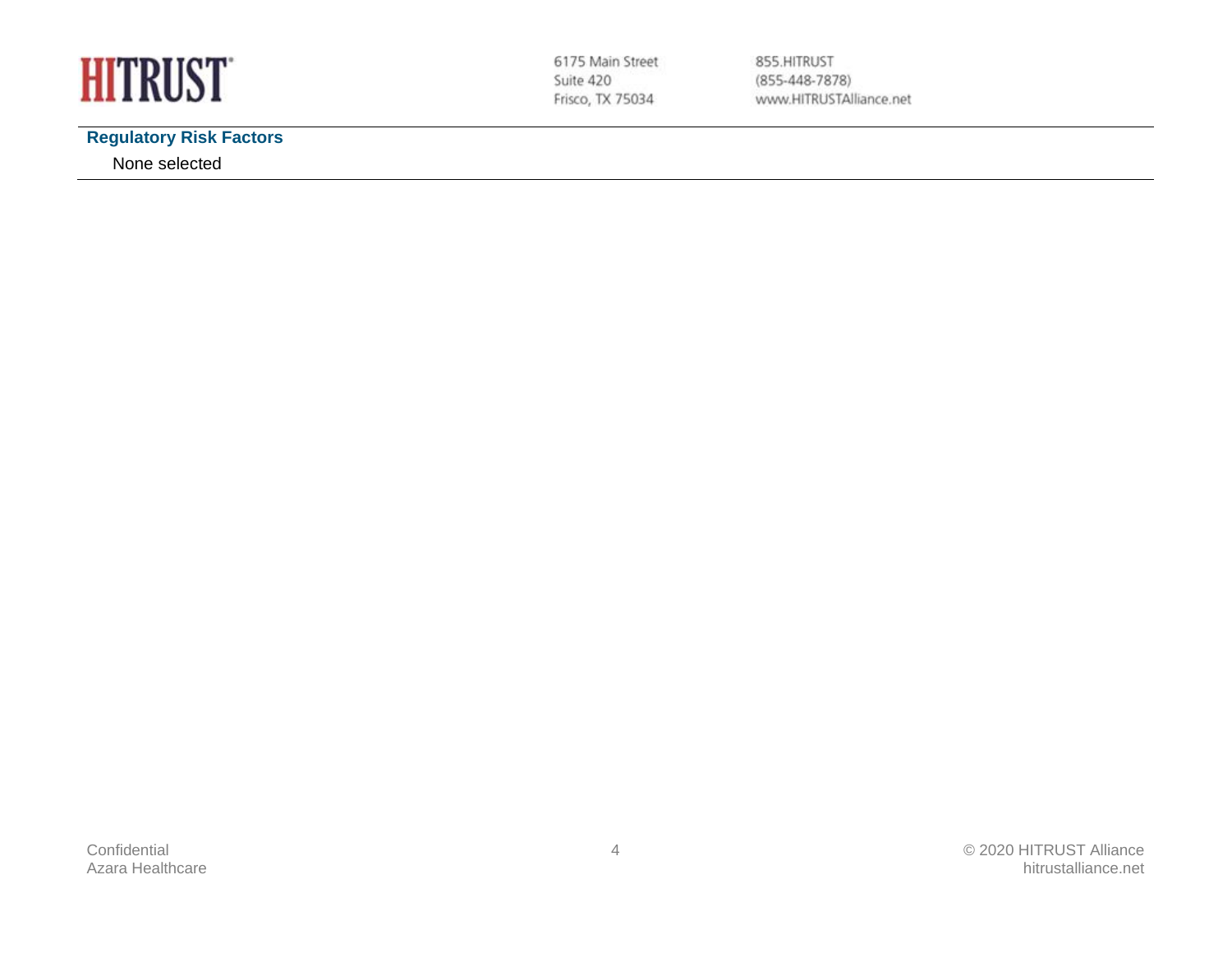# **HITRUST**

## **Scope of Systems in the Assessment**

#### **Organization and Industry Segment Overview**

The Azara Data Reporting and Visualization System (DRVS) helps the marketplace meet the demands of healthcare reform and achieve the goals of the Quadruple Aim. DRVS is used at more than 380 health centers in 31 states representing over 41 million lives.

#### **Service(s) / Product(s) Provided**

Azara delivers essential tools to primary care providers in community health centers, primary care associations and health center-controlled networks. Health center director, quality improvement manager, and all interested members of the care team can view and analyze their data through a set of well-defined reports and charts, providing information on compliance with federal mandates, assisting with quality improvement initiatives, and examining trends on over 150 key care metrics such as smoking cessation or blood pressure control. DRVS provides data to help practices understand the performance and compliance variations among different providers, locations and/or health centers.

#### **Primary System(s)**

The primary systems used at Azara include the virtual servers hosted by Microsoft Azure and the internally developed DRVS application. The application provides reports of customer health information stored in databases hosted by Microsoft Azure.

#### **Service(s) Outsourced**

All production, development and test servers are hosted by Microsoft Azure.

#### **Scope Overview**

| <b>System</b><br><b>Name</b> | <b>Components</b>         | <b>Service</b><br><b>Offering</b> | <b>Full</b> | Partial | <b>With</b><br><b>Exclusions</b> | <b>Description of</b><br><b>Exclusions</b> |
|------------------------------|---------------------------|-----------------------------------|-------------|---------|----------------------------------|--------------------------------------------|
| <b>DRVS</b>                  | Window IIS                | eCQM                              |             |         |                                  |                                            |
| Application                  | Server                    | Measure<br>Reporting              | X           |         |                                  |                                            |
|                              | <b>SQL Server</b>         |                                   |             |         |                                  |                                            |
|                              | Database<br>Azure Storage | <b>Patient Visit</b><br>Planning  | X           |         |                                  |                                            |